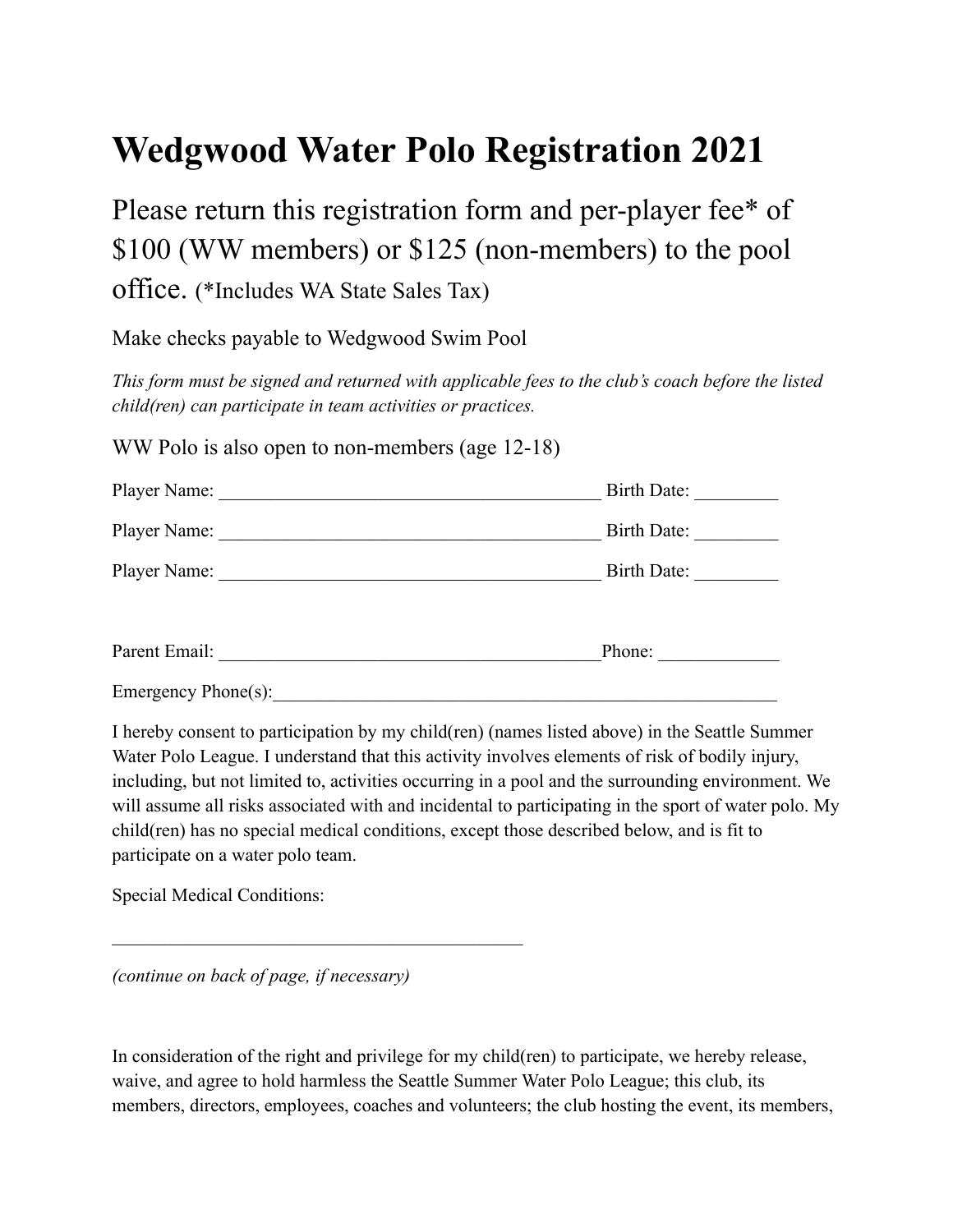directors, employees, coaches and volunteers; all paid and volunteer referees for any and all liability, claims, legal actions, and demands of any nature whatsoever which may arise from or in connection with the water polo team or related activities.

I understand that events may take place away from our club pool. I understand that the coaches are not responsible for transportation to games or related activities.

I hereby authorize emergency medical/dental care and treatment for my child(ren), as necessary.

Parent/Guardian Signature Date

### WEDGWOOD SWIM CLUB – Water Polo Concussion Information

A concussion is a brain injury and all brain injuries are serious. They are caused by a bump, blow, or jolt to the head, or by a blow to another part of the body with the force transmitted to the head. They can range from mild to severe and can disrupt the way the brain normally works. Even though most concussions are mild, all concussions are potentially serious and may result in complications including prolonged brain damage and death if not recognized and managed properly. In other words, even a "ding" or a bump on the head can be serious. You can't see a concussion and most sports concussions occur without loss of consciousness. Signs and symptoms of concussion may show up right after the injury or can take hours or days to fully appear. If your child reports any symptoms of concussion, or if you notice the symptoms or signs of concussion yourself, seek medical attention right away.

#### *Symptoms may include one or more of the following*

• Headaches• "Pressure in head"• Nausea or vomiting• Neck pain• Balance problems or dizziness• Blurred, double, or fuzzy vision • Sensitivity to light or noise• Feeling sluggish or slowed down • Feeling foggy or groggy• Drowsiness• Change in sleep patterns• Amnesia

• "Don't feel right"• Fatigue or low energy• Sadness• Nervousness or anxiety• Irritability• More emotional• Confusion• Concentration or memory problems

(forgetting game plays) • Repeating the same question/comment

*Signs observed by teammates, parents and coaches include:*

• Appears dazed• Vacant facial expression• Confused about assignment • Forgets plays• Is unsure of game, score, or opponent• Moves clumsily or displays discoordination• Answers questions slowly

• Slurred speech• Shows behavior or personality changes• Can't recall events prior to hit• Can't recall events after hit• Seizures or convulsions• Any change in typical behavior or personality• Loses consciousness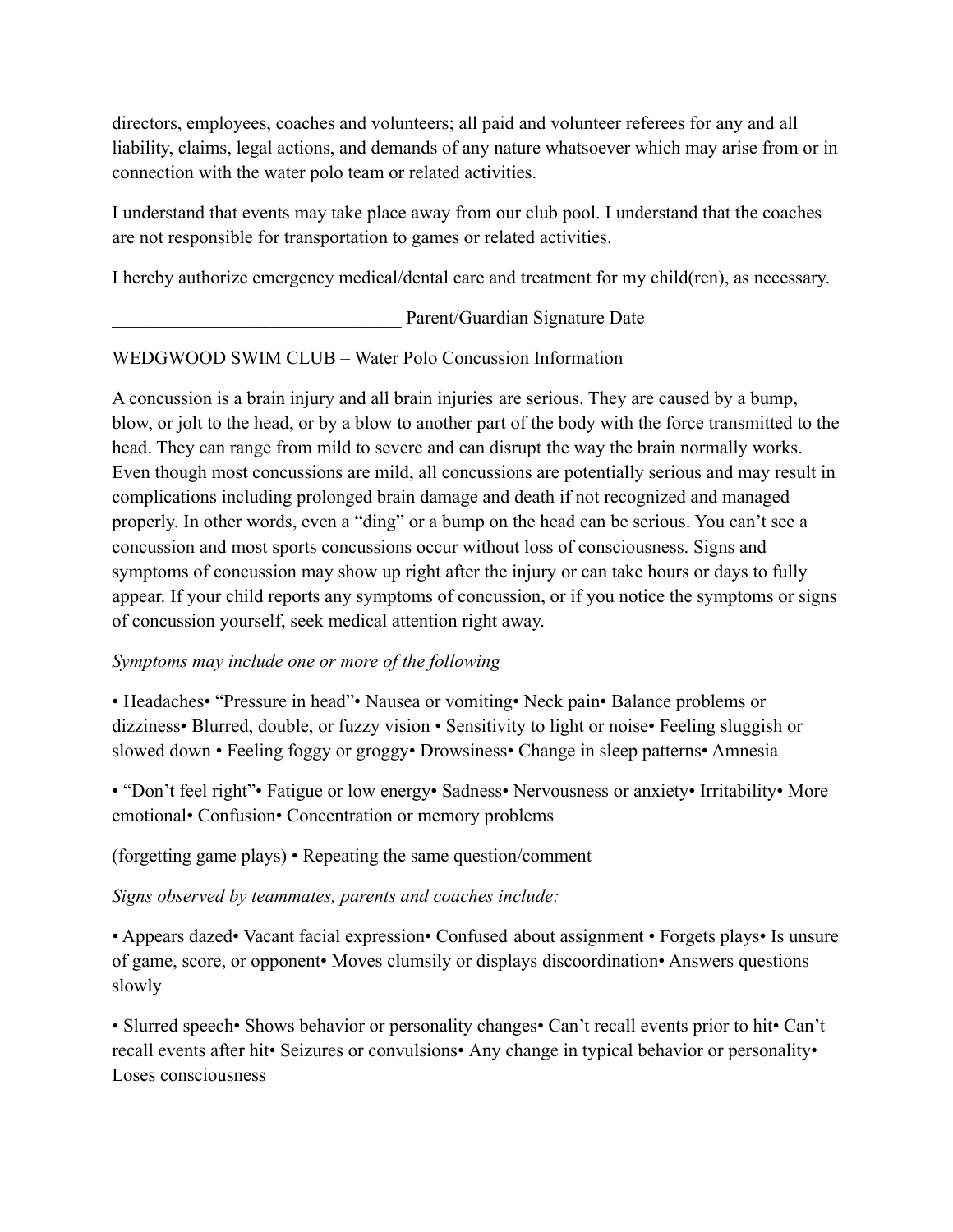*What can happen if my child keeps on playing with a concussion or returns too soon?* Athletes with the signs and symptoms of concussion should be removed from play immediately.

Continuing to play with the signs and symptoms of a concussion leaves the young athlete especially vulnerable to greater injury. There is an increased risk of significant damage from a concussion for a period of time after that concussion occurs, particularly if the athlete suffers another concussion before completely recovering from the first one. This can lead to prolonged recovery, or even to severe brain swelling (second impact syndrome) with devastating and even fatal consequences. It is well known that adolescent or teenage athletes will often fail to report symptoms of injuries. Concussions are no different. As a result, education of administrators, coaches, parents and students is the key to student athlete's safety.

#### *If you think your child has suffered a concussion*

Any athlete even suspected of suffering a concussion should be removed from the game or practice immediately. No athlete may return to activity after an apparent head injury or concussion, regardless of how mild it seems or how quickly symptoms clear, without medical clearance. Close observation of the athlete should continue for several hours. The new "Zackery Lystedt Law" in Washington now requires the consistent and uniform implementation of long and well-established return-to-play concussion guidelines that have been recommended for several years: "a youth athlete who is suspected of sustaining a concussion or head injury in a practice or game shall be removed from competition at that time" and "...may not return to play until the athlete is evaluated by a licensed healthcare provider trained in the evaluation and management of concussion and received written clearance to return to play from that health care provider". You should also inform your child's coach if you think that your child may have a concussion. Remember it's better to miss one game than miss the whole season. And when in doubt, the athlete sits out. For current and up-to-date information on concussions you can go to: <https://www.cdc.gov/headsup/youthsports/index.html>

| <b>Athlete Name Printed</b> |
|-----------------------------|
| Athlete Name Printed        |
| Athlete Name Printed        |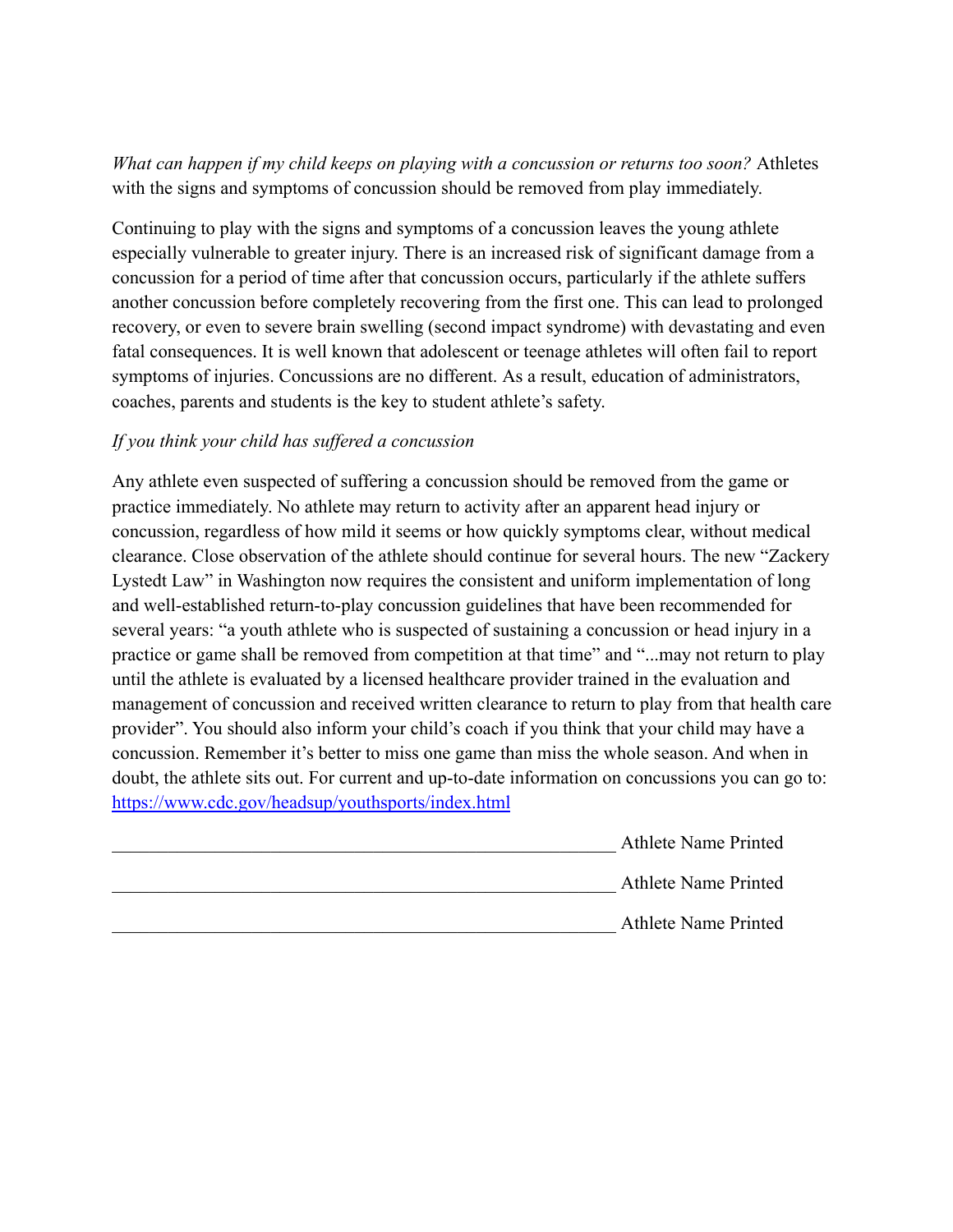## **Seattle Summer Water Polo League Code of Conduct**

To ensure that all games are safe, family-friendly, and conducted in such a way that all participants and spectators enjoy the experience, the Seattle Summer Water Polo League has the following code of conduct. Please read it carefully, sign it, and return it to your coach. Both a parent signature and player signature is needed. This must be done prior to competing in the first game of the season.

As a member of the Seattle Summer Water Polo League, I agree to:

- Consistently display respect, honesty, and sportsmanship toward coaches, teammates, officials, volunteers, parents and competitors.
- Consistently display a positive and supportive attitude toward all teams, coaches, teammates and competitors.
- Refrain from the display or use of aggressive behavior and offensive language, including any derogatory reference to any person's race, sex, ethnicity, or other characteristics.

All infractions that result in expulsion from a game must be reported to the SSWPL board within three (3) days. Any infraction of this code may result in, but is not limited to, the following actions by the Board:

- Restriction from future competition for a designated period of time.
- Placement on probation for a designated period of time.
- Restriction from participation in championship competition.

In order to provide clarity to participants, coaches, parents and referees, the offenses below will result in a kick-out (the third kick-out results in removal from the game). The referee may also choose, depending on the offense, to remove the player from the game.

- The use of profanity towards anyone, even oneself.
- Addressing the referee, except during timeouts and between periods. The only exception would be to simply get clarification on the directions of the referee.
- Addressing the other team's coach or other team's bench at any time.